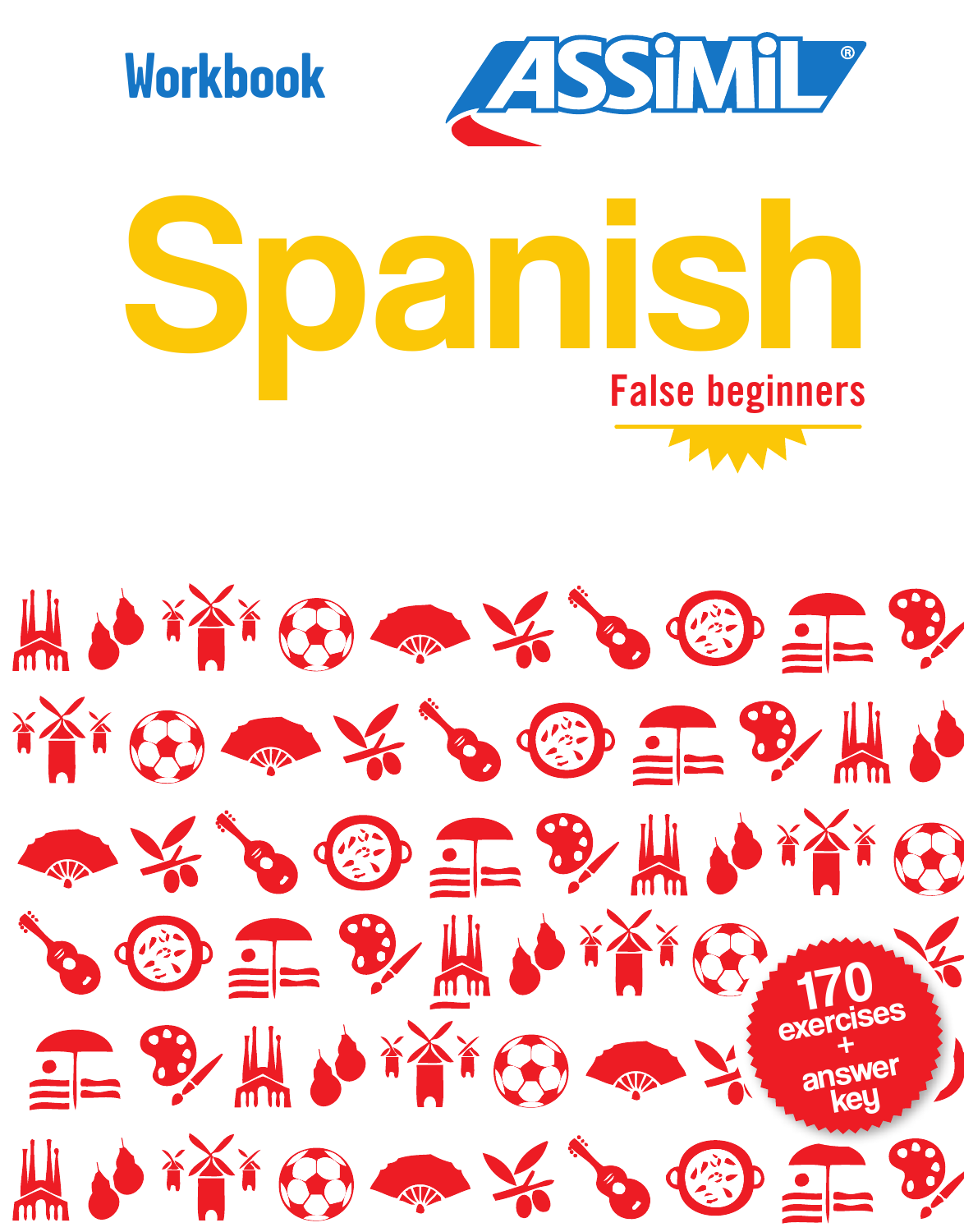

Belén Ausejo – Juan Córdoba

Adapted for English speakers by Paul Gerard Pickering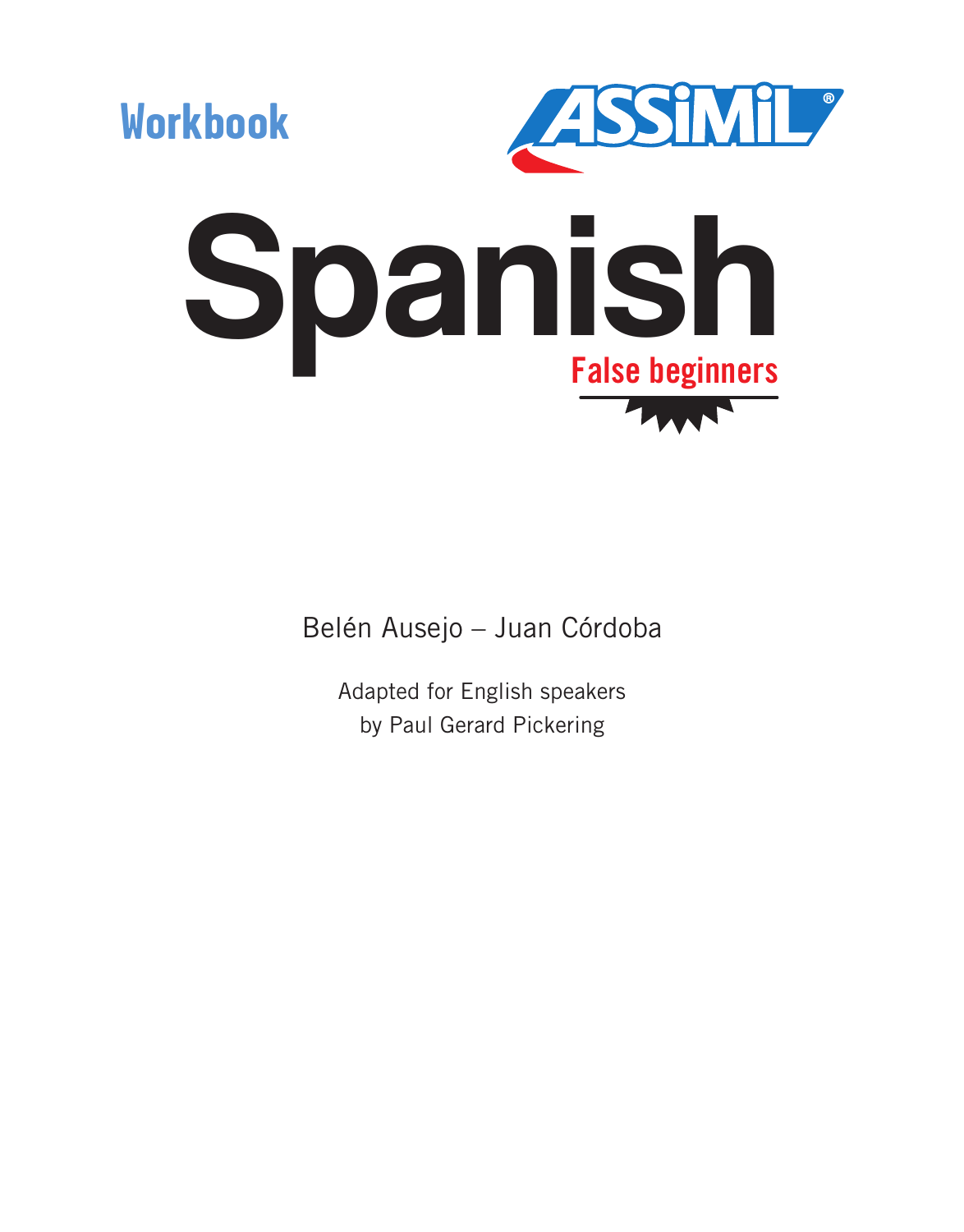The 16 lessons in this workbook, which contain some 170 exercises, will allow you to progressively review and practice the fundamentals of Castilian Spanish (i.e. the Spanish spoken in Spain), from pronunciation and vocabulary through to simple and more complex sentence construction.

One of the trickier aspects of Spanish is the conjugation and usage of verb tenses. As a result, this is given particular emphasis in this workbook. The verb conjugation tables at the end give both regular and common irregular conjugations.

To complement the exercises, three sections devoted to vocabulary and reading comprehension are interspersed among the lessons. These allow active and contextual reinforcement of new words and expressions. We hope you will find that this workbook provides a fun and systematic way to consolidate your Spanish skills.

As you work through the lessons, you can self-assess your results by selecting the appropriate icon after each exercise ( $\cup$  if the majority of your answers were correct,  $\cup$ if half your answers were correct, or  $\therefore$  if less than half were correct). After a lesson, enter the number of icons of each type you received in the exercises, and then enter these totals into the final score table at the end of the workbook so you can tally your overall score after completing all the exercises.

# **Contents**

|    |                                                                                       | <b>Vocabulary and comprehension 2:</b>         |
|----|---------------------------------------------------------------------------------------|------------------------------------------------|
|    | 2. Articles, nouns, adjectives & numbers  8-13                                        | getting around  74-79                          |
|    | <b>3.</b> Conjugation & personal pronouns  14-19                                      | 12. The future & relative clauses  80-85       |
|    | $20 - 25$<br>4. Possessives, demonstratives & indefinite pronouns                     |                                                |
| 5. | Ser, estar & progressive tenses  26–31                                                |                                                |
|    | $32 - 37$<br><b>6.</b> Present tense irregularities & simple sentences.               | 15. Tense sequence & conditions 98-103         |
|    | <b>Vocabulary and comprehension 1:</b>                                                | 16. Compound tenses & auxiliary verbs  104-109 |
|    | identity & family  38-43<br>7. Verb phrases & more present tense irregularities 44-49 | <b>Vocabulary and comprehension 3:</b>         |
|    | 8. The present subjunctive  50-55                                                     | Verb conjugation tables 114-121                |
|    | 9. More on irregular conjugations & the subjunctive 56-61                             |                                                |
|    | 10. Expressing obligation or need & making commands  62-67                            |                                                |
|    | 11. More on adjectives, adverbs & prepositions  68-73                                 |                                                |



# Alphabet and pronunciation

• The Spanish alphabet contains 27 letters, one more than in the English alphabet. The extra letter is **ñ**, which corresponds to the sound [ny], as in *canyon*.

| a(a)     | f (efe)   | $k$ (ka)  | $o$ (o)  | $t$ (te)      | y (i griega) |
|----------|-----------|-----------|----------|---------------|--------------|
| $b$ (be) | g(ge)     | $l$ (ele) | $p$ (pe) | u(u)          | $z$ (zeta)   |
| $c$ (ce) | h (hache) | m (eme)   | $q$ (cu) | $v$ (uve)     |              |
| $d$ (de) | i (i)     | $n$ (ene) | r (erre) | w (uve doble) |              |
| e(e)     | j (jota)  | ñ (eñe)   | s (ese)  | x (equis)     |              |

- On the whole, Spanish words are pronounced very much as they are written. Here are the main pronunciation differences with English:
- **a** is pronounced like the [ah] in *father*
- **e** is pronounced like the [ay] in *they* or the [e] in *bet;* **i** is like the [ee] in *bee*
- **o** is pronounced like the [o] in *no*; **u** is like the [oo] in *food*
- **c** is pronounced as [k] in **ca**, **co**, **cu**, but as [th] in **ce** and **ci**
- **g** is pronounced as a hard [g] in **ga, go, gu,** but like the Spanish **j** in **ge** and **gi**
- **h** is always silent
- **j (la jota)** is a guttural [kh] as in the Scottish word *loch*
- **ll** is pronounced more or less like the [y] in *yes*
- **r** is rolled, by trilling the tip of the tongue against the roof of the mouth
- **v** is pronounced almost like a [b]
- **z** is pronounced like the [th] in *think*

### 1 **Acronyms are quite common in Spanish. Have a look at the names of the letters above and then write the acronyms for the terms below followed by the letter names (as if you were pronouncing them out loud). E.g. Compact Disc: CD (ce de)**

| <b>Contract Contract</b> |  |
|--------------------------|--|
|                          |  |
|                          |  |
|                          |  |
|                          |  |
|                          |  |
|                          |  |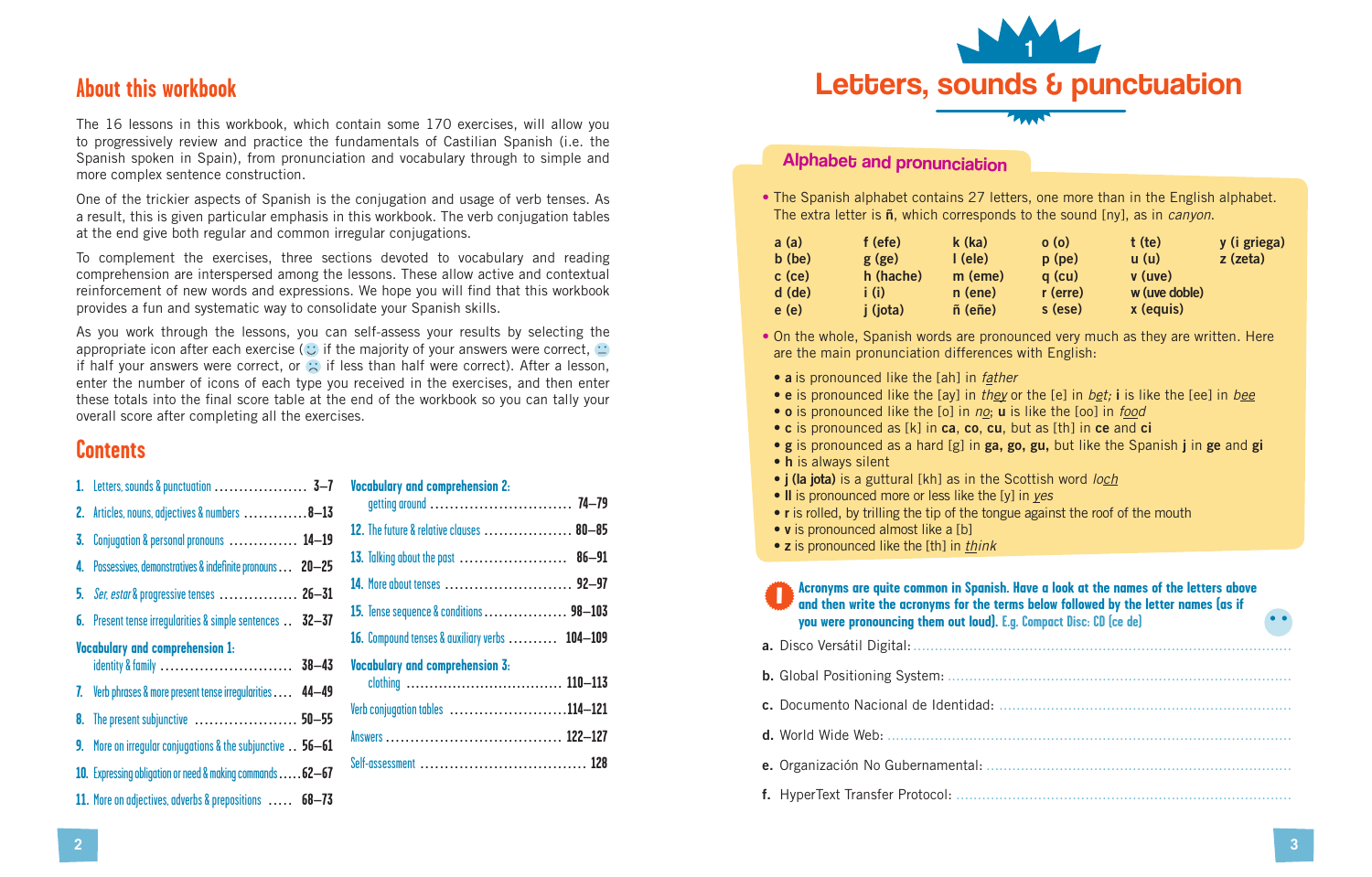### 2 **After reviewing the rules on page 3, put each of the following words into the table below according to the pronunciation of its first letter. Try to do it without looking back at the rules!**

**calor** *heat* **camino** *path* **cero** *zero* **ciruela** *plum* **colega** *colleague* **cumpleaños** *birthday* **gafas** *glasses/ spectacles* **gato** *cat* **gel** *gel* **girasol** *sunflower* **gitano** *gypsy* **golondrina** *swallow* (bird)

**gorra** *cap* **guerra** *war* **guitarra** *guitar* **hasta** *until* **hay** *there is/are* **helado** *ice cream* **hija** *daughter* **hola** *hello* **huevo** *egg* **jamón** *ham* **jirafa** *giraffe* **julio** *July*

**queso** *cheese* **quizás** *perhaps* **zapato** *shoe* **zoológico** *zoo* **zorro** *fox* **zumo** *juice*

| <b>SILENT</b> | LIKE [TH]<br><b>IN ENGLISH</b> | <b>LIKE THE</b><br><b>SPANISH JOTA</b> | <b>LIKE A HARD</b><br>$[G]$ IN<br><b>ENGLISH</b> | LIKE [K]<br><b>IN ENGLISH</b> |
|---------------|--------------------------------|----------------------------------------|--------------------------------------------------|-------------------------------|
|               |                                |                                        |                                                  |                               |
|               |                                |                                        |                                                  |                               |
|               |                                |                                        |                                                  |                               |
|               |                                |                                        |                                                  |                               |
|               |                                |                                        |                                                  |                               |
|               |                                |                                        |                                                  |                               |

# Word stress

- To avoid sounding like a **guiri** *foreign tourist*, try to accentuate the right syllable in words – it's fairly straightforward in Spanish!
- In words ending in a vowel, an **-n** or an **-s**, the next-to-last syllable is stressed when speaking: **españa**, **Carmen, honduras**.
- In words ending in a consonant other than **-n** or **-s** the final syllable is stressed: **Madrid**, **amor**, **abril**.
- If a written accent appears over a vowel (which is the case if there is an exception to these rules), that syllable is stressed: **panamá, crédito, agitación.**

3 **As in the example (Francia), indicate where the stress falls in the name of each country by ticking the corresponding column: the orange bar at the top indicates which syllable is stressed.** 

| a. Francia  |  |  |  |
|-------------|--|--|--|
| b. México   |  |  |  |
| c. España   |  |  |  |
| d. Portugal |  |  |  |
| e. Perú     |  |  |  |
| f. Bélgica  |  |  |  |
| g. Canadá   |  |  |  |
| h. Holanda  |  |  |  |
| i. Suiza    |  |  |  |
| j. Brasil   |  |  |  |

### 4 **The words below follow the normal rules for where the stress falls.**   $\bullet$ **Mark the syllable where each word should be stressed.**

| a. paella        | $\Box$ $\Box$   e. mujer        | $\overline{O}$   i. estadio            |  |
|------------------|---------------------------------|----------------------------------------|--|
| <b>b.</b> gambas | $\overline{CD}$   f. salud      | OO   j. pasaporte UUU                  |  |
| c. arroz         |                                 | <b>OOO</b>   k. Valladolid <b>OOOC</b> |  |
| d. cerveza       | <b>OOO</b>   <b>h</b> . Esteban | $\Box$ $\Box$   I. martes              |  |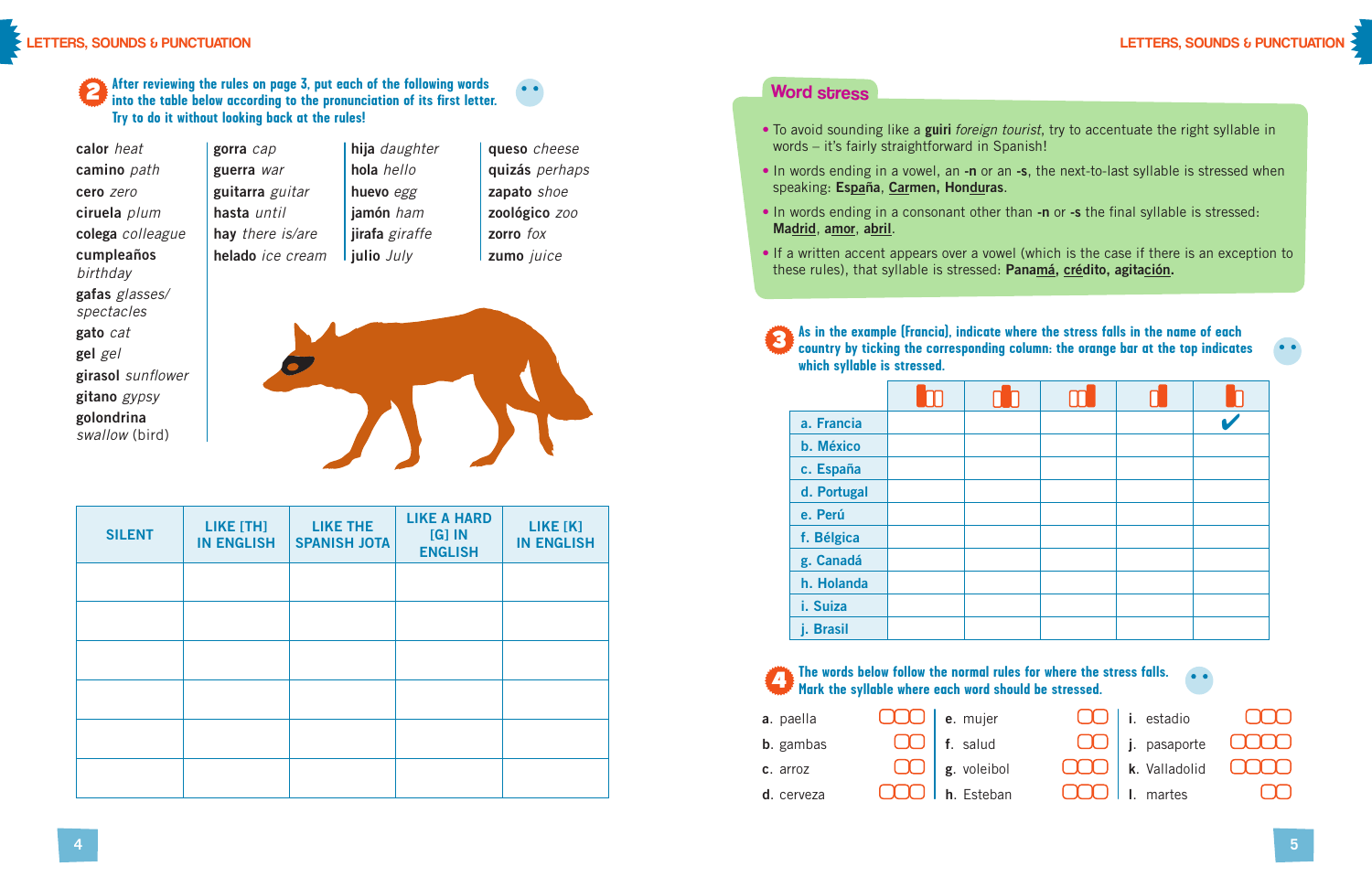### 5 **The following words are exceptions to the normal rules for word stress. Rewrite each word, placing an accent on the vowel where the stress falls.**

# Word stress 2

• **a spelling tip**

Typically, a word's spoken stress remains the same even if the word is changed – for example, if a syllable is added to form the plural. But although the spoken stress does not change, a written accent may either appear or disappear:

- **un inglés** *an Englishman*, but **dos ingleses** *two Englishmen* (the written accent disappears in the plural)
- **un joven** *a young man*, but **dos jóvenes** *two young men* (a written accent appears in the plural)

# 6 **Add a written accent to the plural forms if necessary.**

- **a**. **un árbol** *a tree* **dos arboles**
- **b**. **un inglés** *an Englishman* → **dos ingleses**
- **c**. **un balón** *a ball* **dos balones**
- **d**. **un andén** *a platform* **dos andenes**
- **e**. **un móvil** *a mobile phone* **dos moviles**
- 7 **Add a written accent to the singular forms if necessary.**
- **a**. **dos alemanes** *two Germans* **un aleman**
- **b**. dos portátiles *two laptops* → un portatil
- **c**. **dos papeles** *two papers* **un papel**
- **d**. **dos daneses** *two Danes* **un danes**
- **e**. **dos mítines** *two meetings* → **un mitin**

# Punctuation

- In Spanish, exclamation marks (**los signos de admiración**) and question marks (**los signos de interrogación**) come at the beginning and end of a sentence: the one at the beginning of the sentence is upside down: ¡…! ¿…?
- When using the Internet, you may need to know the names of various punctuation marks: **el punto** *dot*, *full stop*, *period*; **dos puntos** *colon*; **el guión** *hyphen*, *dash*; **el guión bajo** *underscore*; **la barra** *forward slash*; **la barra doble** *double forward slash*, and last but not least, **la arroba**, the name of the @ symbol.



### 9 **Write these Internet addresses as if you were saying them out loud, including the name of each type of punctuation.**

- **a**. http://www.assimil.com/
- **b.** belen ausejo@hotmail.com
	- ...................................................................................................................

...................................................................................................................

...................................................................................................................

**c**. juan-cordoba@gmail.com

Well done! You've reached the end of Lesson 1. It's time to count up how many of each type of icon you received. Then record your results in the final selfassessment table on page 128. **<sup>7</sup>**

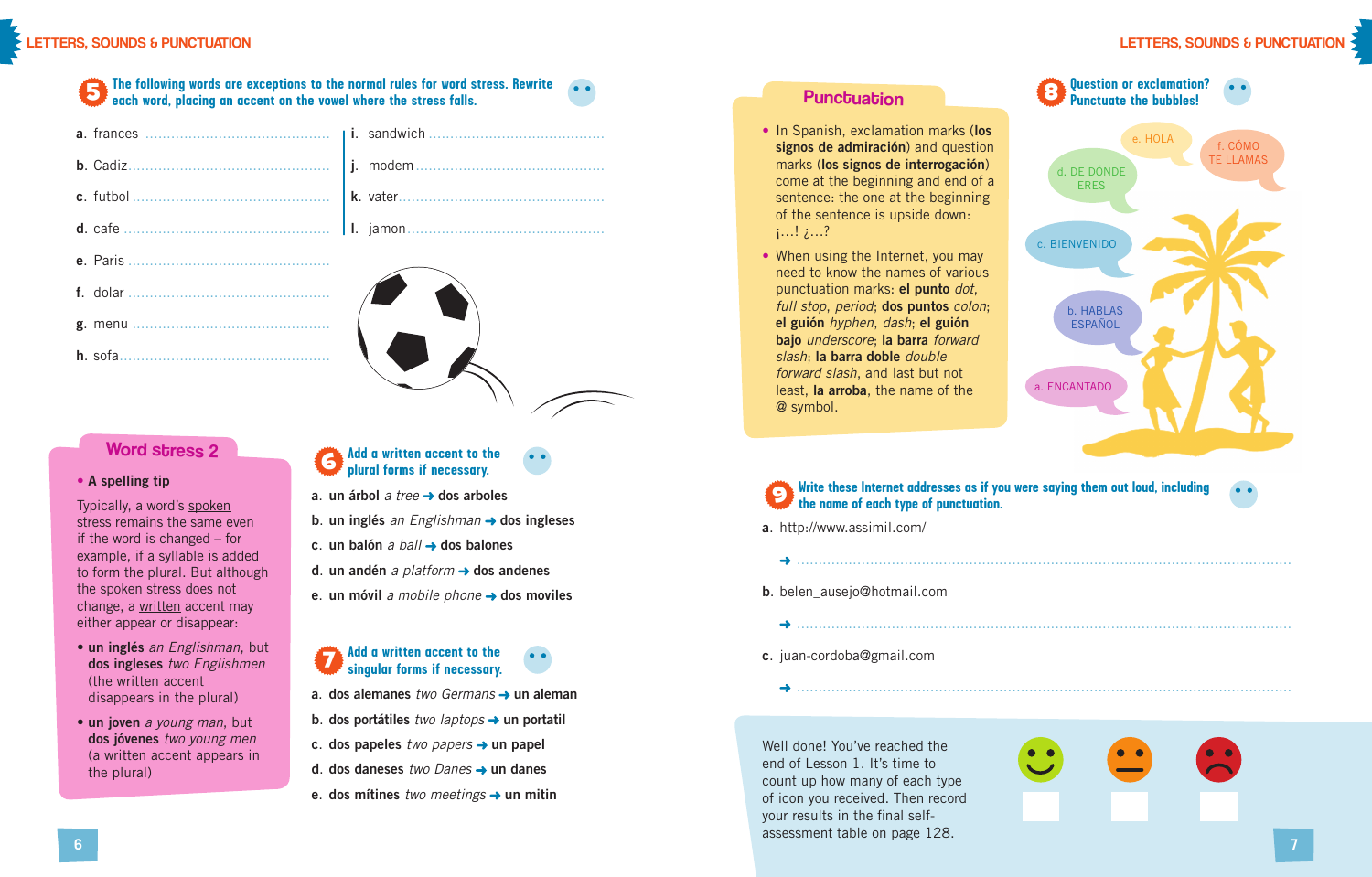

# Articles and nouns

• Spanish has four forms of the definite article (*the*), which depend on a noun's gender and number: **el** (masculine singular), **la** (feminine singular), **los** (masculine plural) and **las** (feminine plural). Certain articles contract after certain prepositions:  $a + e \rightarrow a$  *to the* **de + el**  $\rightarrow$  **del** *of the* 

Note: Only the singular articles contract, never the plural.

• To form the plural of nouns (and most adjectives), **-s** is added to words ending in a vowel, and **-es** to words ending in a consonant or a **-y**:

**el hombre alto** *the tall man* **los hombres altos** *the tall men* **la mujer actual** *the modern woman* **las mujeres actuales** *the modern women* **la ley nacional** *the national law* **las leyes nacionales** *the national laws*

Note: Unlike in English, descriptive adjectives usually follow the noun in Spanish.

- There are two forms of singular indefinite article (*a/an*): **un huevo** *an egg* (masculine), **una manzana** *an apple* (feminine).
- The plural indefinite article (*some/any*) is usually omitted when talking about something generally. Otherwise, **unos** (masculine), **unas** (feminine) can be used:

**¿hay manzanas?** *Are there any apples?* **Quiero pan.** *I want some bread.* **tengo unos calcetines nuevos.** *I have some new socks.*

# **Here are the titles of six famous films with the articles (or contracted article + preposition) missing. Insert the articles on the clapperboard into the correct places in the film titles.**

- **a**. Mujeres …...… borde de un ataque de nervios
- **b**. …..… cabaña …..… tío Tom
- **c**. …..… señor …..… …..… anillos

**d**. …..… guerra …..… …..… galaxias



### ARTICLES, NOUNS, ADJECTIVES & NUMBERS

**e**. The price of the eggs.

**f**. I want some eggs.

**g**. I want some wine.

**h**. I want a [loaf of] bread.

**el precio**..........................................

**Quiero** .............................................

**Quiero** .............................................

**Quiero** .............................................

# 2 **Fill in the blanks to complete these phrases in Spanish.**

- **a**. The price of the Spanish omelette. **el precio**..........................................
- **b.** I want some Spanish omelette. **Quiero** .............................................
- **c**. I want a Spanish omelette. **Quiero** .............................................
- **d**. I want some apples. **Quiero** .............................................

# 3 **Put these noun phrases into the singular.**

**a**. Los productos de los mercados ......................................................................... **b**. Las imágenes de las ciudades .......................................................................... **c**. Las leyes de los países .....................................................................................

# **Masculine and feminine**

- In general, most nouns ending in **-o** are masculine, and most ending in **-a** are feminine. However, there are exceptions, some of which are frequently used words: **la mano** *hand*; **la modelo** *fashion model*; **el día** *day*; **el idioma** *language*; **el problema** *problem*, etc.
- Nouns ending in **-ista** and **-ante** are the same for both genders: **el/la cantante** *the singer* (m./f.); **el/la deportista** *the athlete* (m./f.).
- When describing people, masculine nouns ending in **-o** change to **-a** in the feminine: **el hijo** *son*, **la hija** *daughter*. Those ending in **-or** change to **-ora** in the feminine: **el profesor / la profesora** *the teacher* (m./f.)*.*
- Adjectives ending in **-o** change to **-a** in the feminine, but if they end in any other vowel or a consonant, the ending doesn't change for gender: **un chico alegre** *a happy boy*; **una chica alegre** *a happy girl*.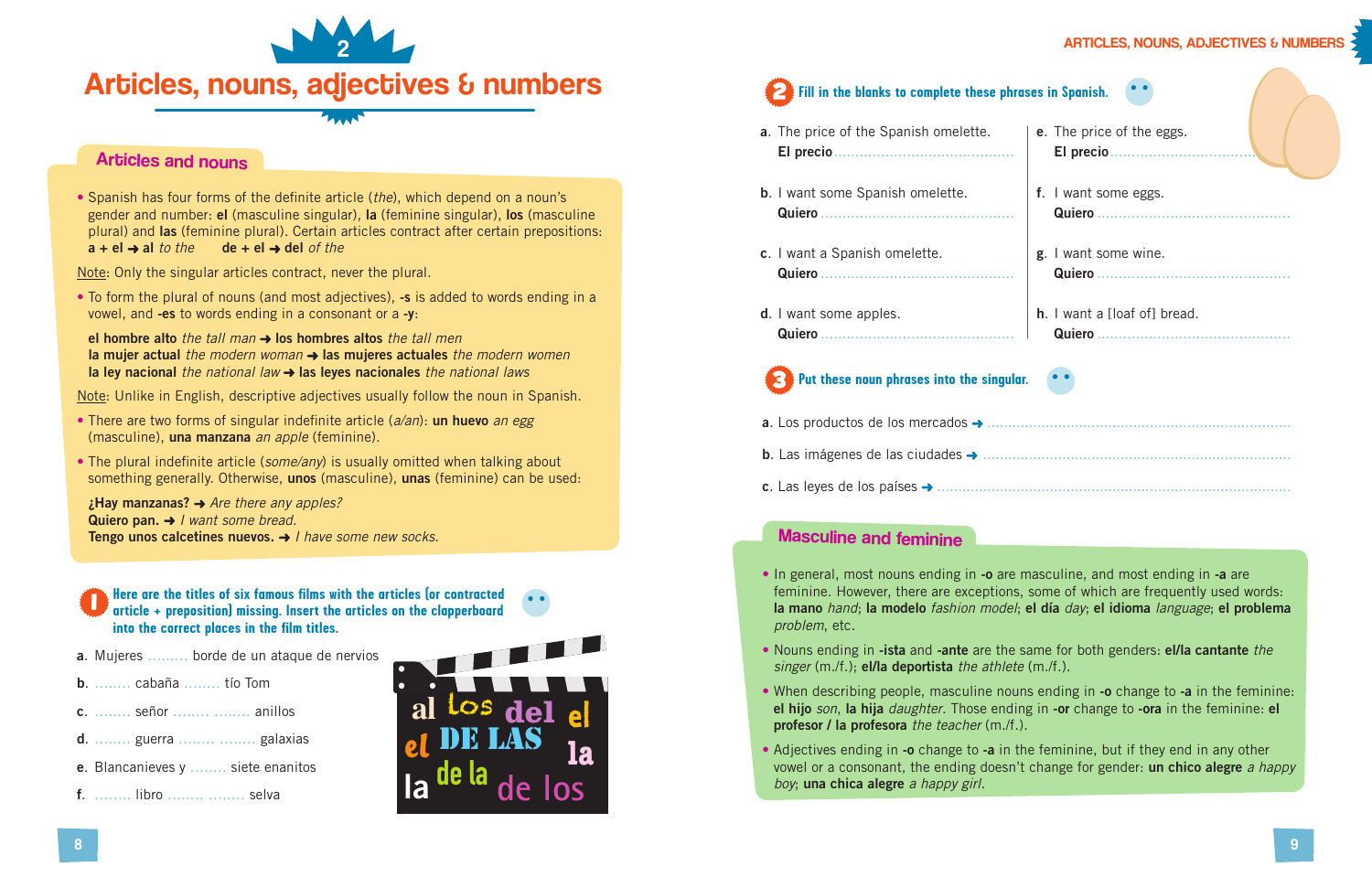

4 **Complete the following table with the correct forms for gender and number.** 

| <b>FEMININE</b><br><b>SINGULAR</b> | <b>MASCULINE</b><br><b>SINGULAR</b> | <b>FEMININE</b><br><b>PLURAL</b> | <b>MASCULINE</b><br><b>PLURAL</b> |
|------------------------------------|-------------------------------------|----------------------------------|-----------------------------------|
|                                    | el estudiante serio                 |                                  |                                   |
| la directora alegre                |                                     |                                  |                                   |
|                                    |                                     | las tenistas tristes             |                                   |
|                                    |                                     |                                  | los chicos<br>simpáticos          |
| la pianista famosa                 |                                     |                                  |                                   |
|                                    | el escritor<br>interesante          |                                  |                                   |
|                                    |                                     |                                  | los amigos fieles                 |
|                                    |                                     | las cantantes<br>actuales        |                                   |